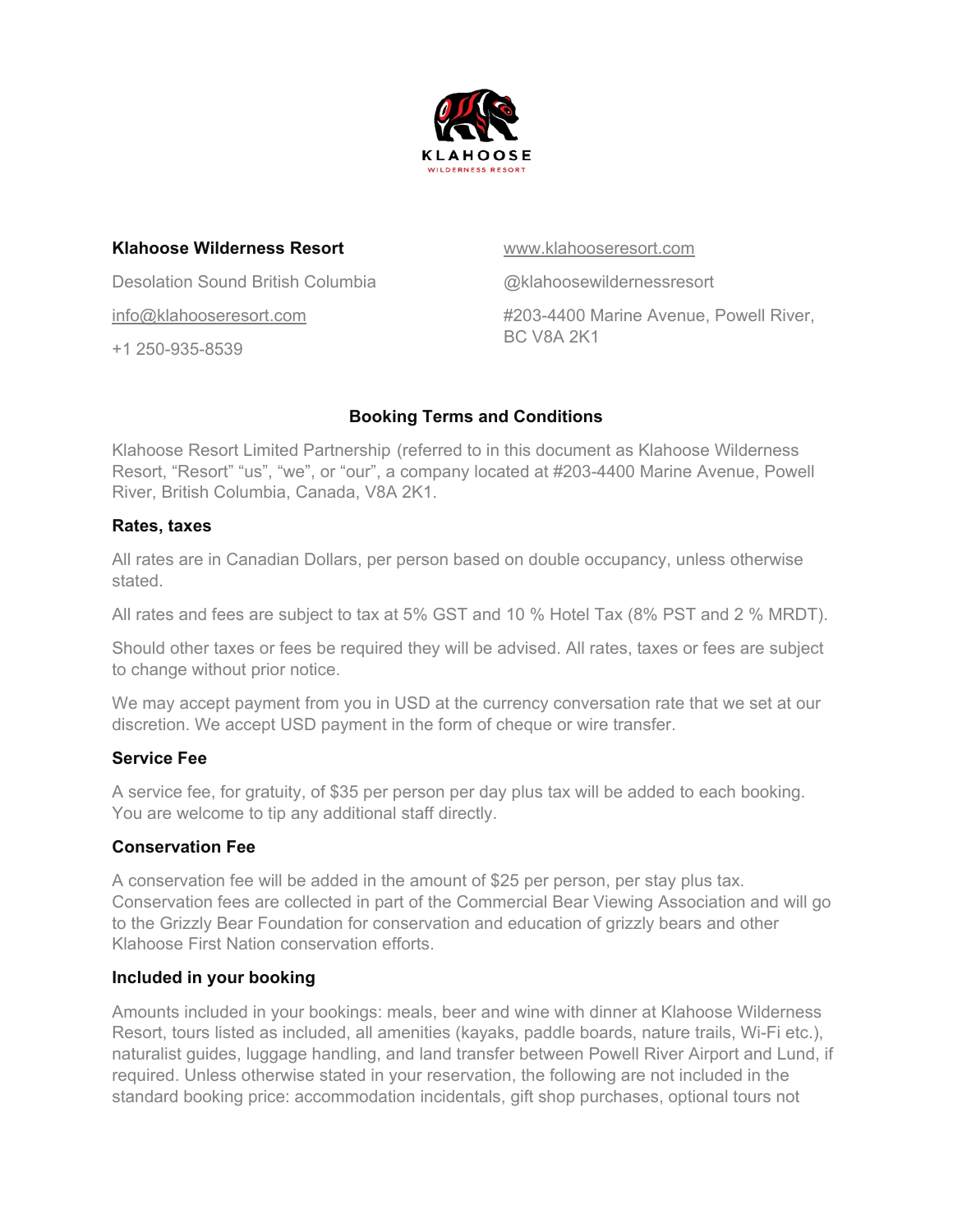

listed as included, extra marine or air transfers to/from the Resort, alcoholic beverages except when included at the Resort, flights, ferries from your home to our departure point, or any other services, items and amenities not expressly stated in your reservation.

### **Booking and Cancellation Policies**

- $\circ$  A 10% deposit is required to make a booking
- o Balance due 45 days prior to Start Date
- o 0-44 days prior to Start Date no refund
- $\circ$  From the time of booking a \$100 per person fee will apply to cancellations and date changes. Other fees may apply for additional flight add on for date changes.
- $\circ$  Groups with 12 or more people, Klahoose Wilderness Resort cancellation fee is 50% of the deposit.

Unconfirmed reservations may be held for up to one week, when reservations are outside of 45 days and circumstances allow.

### **Travel Insurance**

We highly recommend all guests to purchase trip cancellation insurance.

### **Child Policy**

Klahoose Wilderness Resort is an all-ages resort, and welcome guests who are under 19 years old. Please note that Grizzly Bear Viewing Tours is from 10 years and over only. Parents or guardians are responsible to monitor and supervise any minor at all times.

#### **Guest Participant Release**

Because of the nature of the activities in which our guests commonly participate in, all guests are required to sign a Guest Participant Release prior to your stay. Minors must have a parent or legal guardian sign the waiver on their behalf. Please return a copy of such waiver executed by each guest in your party with your deposit or full payment. A copy of the waiver will be available to you upon written request to Klahoose Wilderness Resort.

#### **Media Policy**

Klahoose Wilderness Resort uses social media to enhance profile, reputation, to provide guest feedback, and for loyalty. Klahoose Wilderness Resort authorizes the use of it name in association with any images or videos taken by you or members of your party at the Resort. You are free to share these images on your social media using the hashtag #ExploreKalhoose and #KlahooseResort

During your stay at the Resort, you consent to images or video footage taken of yourself, or your youth (under 19 years of age), in whole or in part, individually or in conjunction with other images and video footage, to be displayed on the Klahoose Wilderness Resort Website, official social media pages, and other official channels, and to be used for media purposes including promotion materials.